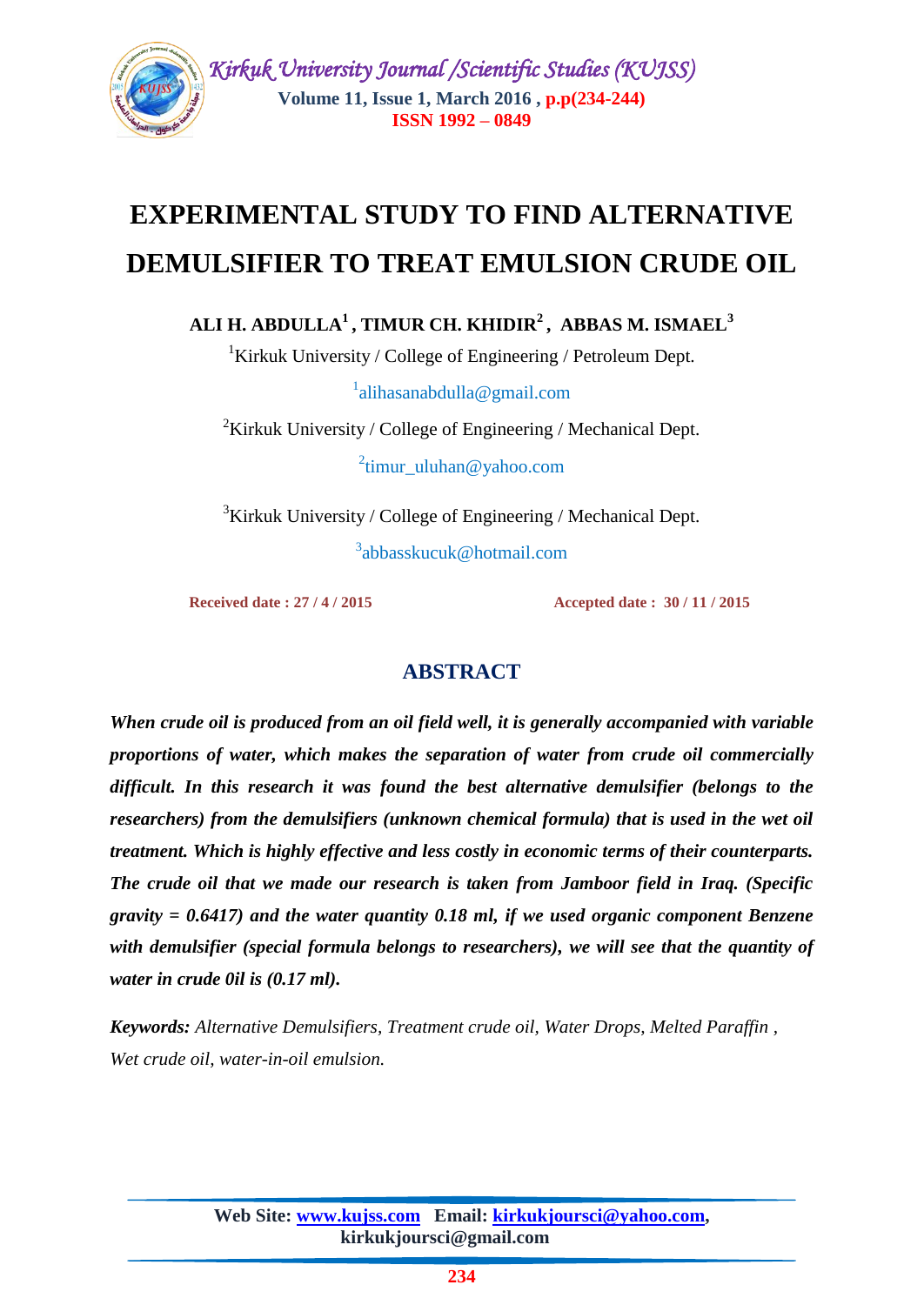

## **دراسة تجريبية لإليجاد بديل كاسر االستحالب لمعالجة النفط الرطب**

ع**لي حسن عبدالله' ، تيمور جوبان خضر ' ، عباس محمد اسماعيل ''** 

جامعة كركوك / كلية الهندسة / قسم النفط $^{\mathrm{l}}$ 

<sup>1</sup>[alihasanabdulla@gmail.com](mailto:alihasanabdulla@gmail.com)

<sup>7</sup>جامعة كركوك / كلية الهندسة / قسم الميكانيك

<sup>2</sup>[timur\\_uluhan@yahoo.com](mailto:timur_uluhan@yahoo.com)

جامعة كركوك / كلية الهندسة / قسم الميكانيك

3 [abbasskucuk@hotmail.com](mailto:abbasskucuk@hotmail.com)

**تاريخ استالم البحث: 72 / 4 / 7102 تاريخ قبول البحث: 01 / 00 / 7102**

#### ا**لملخص**

**عندما يتم استخراج النفط الخام من الحقول النفطية فانو يحتوي عمى نسب معينة من الماء الذي ال يمتزج معو بسبب الشد السطحي الفاصل بينيما الناتج من المركبات البارافينية التي تحيط بقطرات الماء, مما يجعل عممية فصل قطرات الماء من النفط الخام صعبة اقتصاديا وتسمى ىذه الحالة مستحمب الماء في النفط الخام. وفي ىذا البحث تم ايجاد بديل كاسر االستحالب االفضل )العائد لمباحثين( من الكواسر االستحالب )الغير معمومة صيغتو الكيميائية( التي يتم استعمالو في معالجة النفط الرطب. والذي يكون ذات فعالية عالية وأقل كمفة من الناحية االقتصادية من نظيراتيا. نفط الخام المستخدم في ىذا البحث تم أخذه من حقل الجمبور)كركوك-العراق(, الوزن النوعي لو يساوي 7.4410 والماء**  المتواجد بيه (nl( · . ۱۸)، فعند إجراء البحث باستخدام البنزين كمادة عضوية مع كاسر الاستحلاب (العائد للباحثين)، **نالحظ بأن كمية الماء والتي تم معالجتو تكون )7.10(ml.** 

**الكممات الدالة :** بديل كاسر االستحالب , معالجة النفط الخام , قطرات الماء , ذوبان البارافين : النفط الرطب , الماء في النفط المستحمب.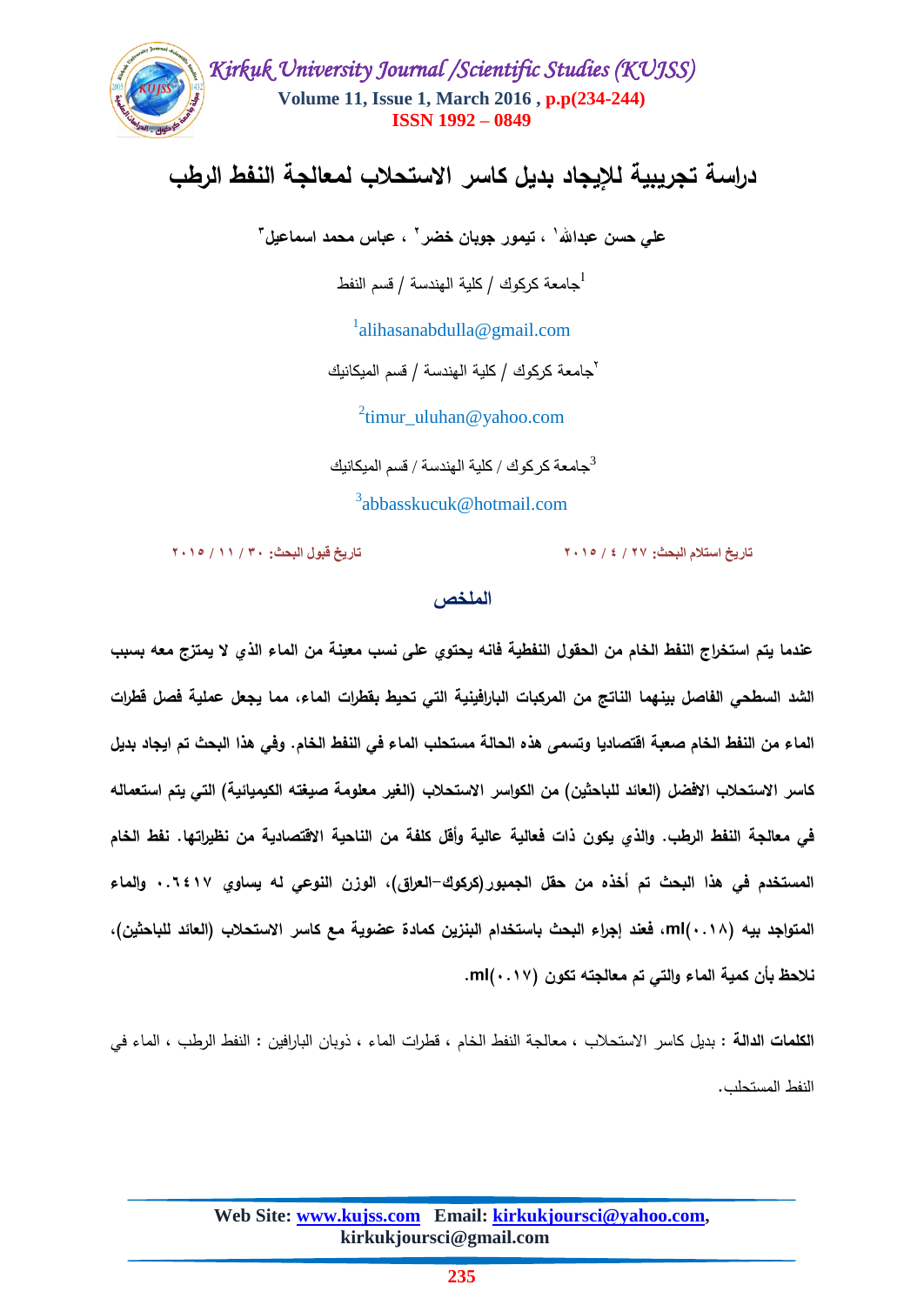*Kirkuk University Journal /Scientific Studies (KUJSS)*  **Volume 11, Issue 1, March 2016 , p.p(234-244) ISSN 1992 – 0849**

## **1. INTRODUCTION**

 Demulsification is the breaking of a crude oil emulsion into oil and water phases. From a process point of view, the oil producer is interested in three aspects of demulsification: rate or the speed at which this separation takes place & amount of water left in the crude oil after separation and quality of separated water for disposal. A fast rate of separation, a low value of residual water in the crude oil, and a low value of oil in the disposal water are obviously desirable. Produced oil generally has to meet company and pipeline specifications. For example, the oil shipped from wet-crude handling facilities must not contain more than 0.2% basic sediment and water (BS&W) and 10 pounds of salt per thousand barrels of crude oil. This standard depends on company and pipeline specifications. The salt is insoluble in oil and associated with residual water in the treated crude. Low BS&W and salt content is required to reduce corrosion and deposition of salts. The primary concern in refineries is to remove inorganic salts from the crude oil before they cause corrosion or other detrimental effects in refinery equipment. The salts are removed by washing or desalting the crude oil with relatively fresh water. When crude oil is produced from an oil field well, it is generally accompanied with variable proportions of water. This water is emulsified by surface-active substances naturally present in the crude, which makes the separation of water prior to crude commercialization difficult. A number of research groups have investigated the various mechanisms of water-in-oil emulsion stabilization, a good review of which has been issued recently[1]. Various techniques are used to break these emulsions, among which the most widely used consists of adding small amounts of so-called "demulsifiers". These surfaceactive molecules adsorb at the oil-water interface and accelerate the phase separation. Nowadays, the mechanism for this destabilization is however not yet fully understood. A number of demulsifiers are proposed by suppliers and the choice of the most efficient one is a long and difficult task. Moreover, during the well life, the production conditions (temperature, salinity) can change and it is very often necessary to proceed to the selection of another additive. The different demulsifiers are generally tested through a "bottle-test" method, which consists of adding a given demulsifier in small bottles containing freshly sampled emulsion from the field production and following the percentage of decanted water as a function of time. Screening of additives is then performed rather empirically. In this paper, we present first, on the basis of bottle testing, a physicochemical approach of demulsification that gives some insight into the operative mechanisms. This approach is based on earlier observations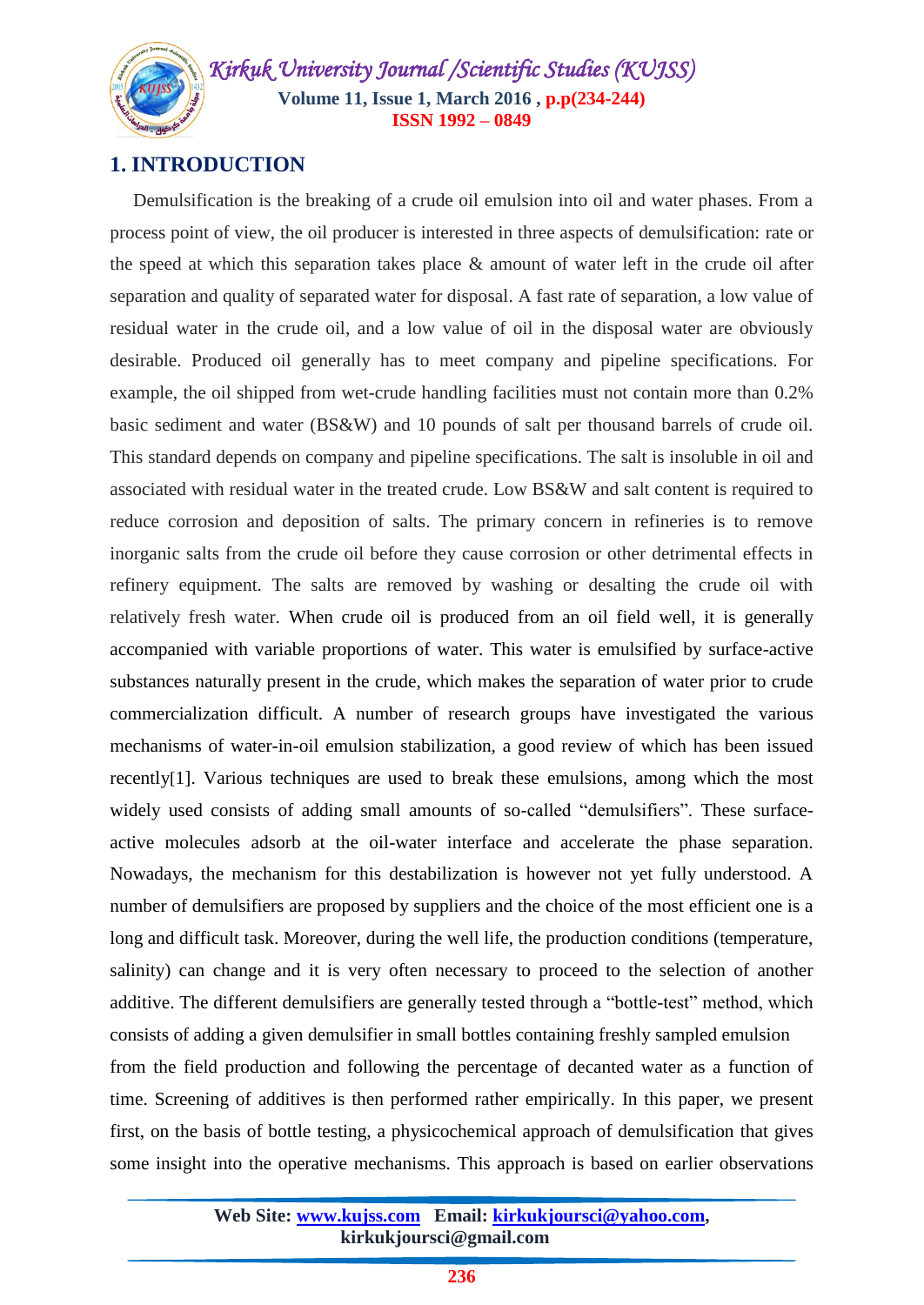

carried out while the phase behavior of surfactant-water hydrocarbon mixtures for micro emulsion formulation was being investigated. [2,3] It was then found that the rate of phase separation is maximum when a particular three-phase behavior, namely, a micro emulsion phase in equilibrium with both excess water and oil phases, is observed when the system has reached its final equilibrium. Produced oilfield emulsions can be classified into three broad groups: water-in-oil, oil-in-water, and multiple or complex emulsions. Water-in-oil emulsions consist of water droplets in a continuous oil phase, and oil-in-water emulsions consist of oil droplets in a water-continuous phase. Figures. (1) and (2) show the two basic (water-in-oil and oil-in-water) types of emulsions. Multiple emulsions are more complex and consist of tiny droplets suspended in bigger droplets that are suspended in a continuous phase[5]. Figures. (3) and (4) shows Photomicrograph of oil in water emulsion and Fig.(5) shows an example of a multiple emulsion[4,6].



**Fig.(1):** Photomicrograph of a **Fig.(2):** Photomicrograph of



water in oil emulsion oil in water emulsion



**Fig.(3):** Photomicrograph of an emulsion Fig.(4): Photomicrograph of an emulsion showing interfacial films (magnified) showing interfacial film

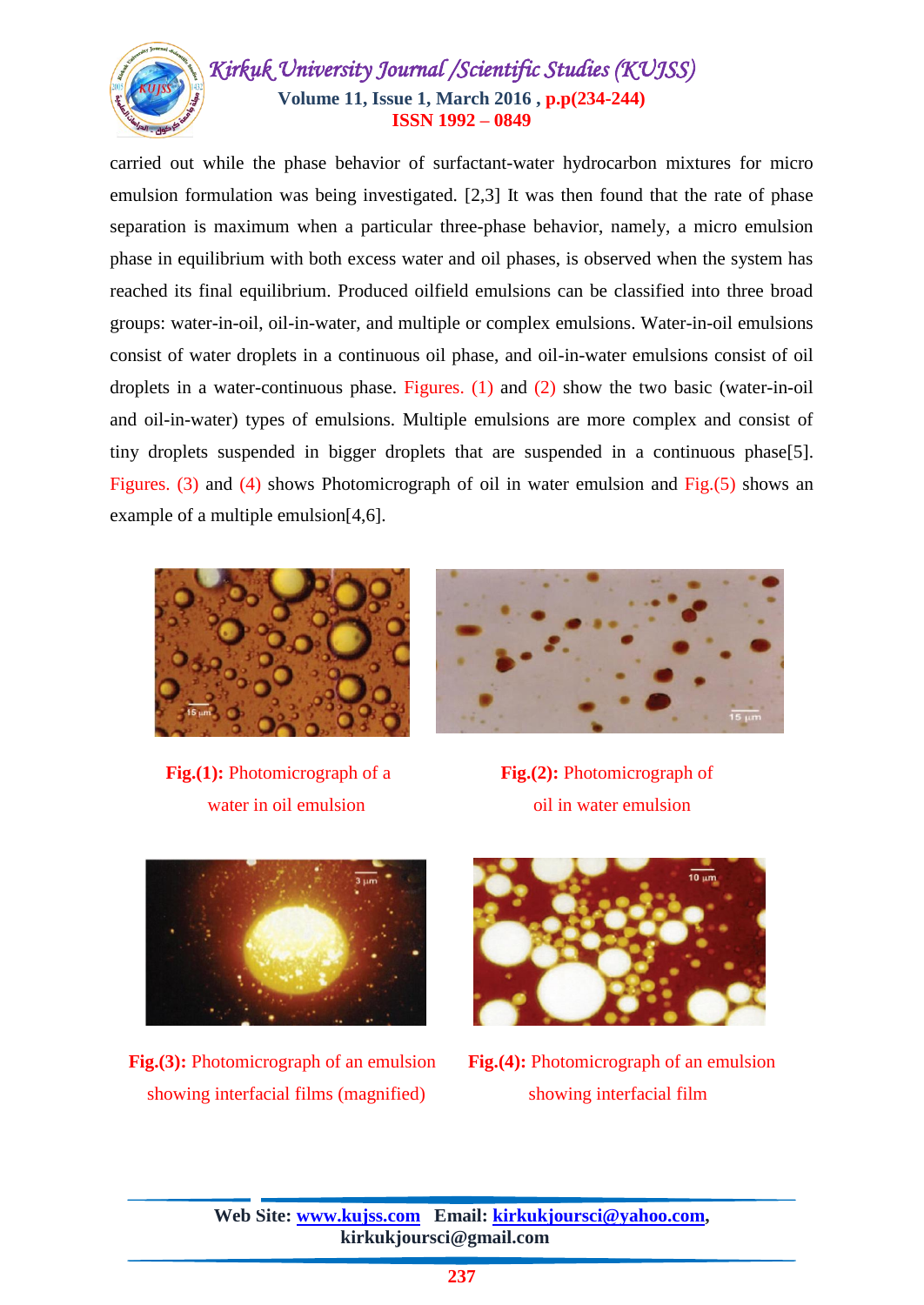



**Fig. (5):** Photomicrograph of oil in water emulsion

When the dispersed droplets are larger than  $0.1 \mu m$ , the emulsion is a macro emulsion [6, 4]. Emulsions of this kind are normally thermodynamically unstable (i.e., the two phases will separate over time because of a tendency for the emulsion to reduce its interfacial energy by coalescence and separation). However, droplet coalescence can be reduced or even eliminated through a stabilization mechanism. Most oilfield emulsions belong in this category. In contrast to macro emulsions, there is a second class of emulsions known as micro emulsions. These emulsions form spontaneously when two immiscible phases are brought together because of their extremely low interfacial energy. Micro emulsions have very small droplet sizes, less than 10 µm, and are considered thermodynamically stable. Micro emulsions are fundamentally different from macro emulsions in their formation and stability. The parameters that effect on emulsion crude oil stability water concentration & mixing speed effect and temperature[4]. Crude oil emulsions must be separated almost completely before the oil can be transported and processed further. Emulsion separation into oil and water requires the destabilization of emulsifying films around water droplets. This process is accomplished by any, or a combination, of the following methods: Thermal methods & Mechanical methods and Chemical methods. The most common method of emulsion treatment is adding demulsifiers. These chemicals are designed to neutralize the stabilizing effect of emulsifying agents. Demulsifiers are surface-active compounds that, when added to the emulsion, migrate to the oil/water interface, rupture or weaken the rigid film, and enhance water droplet coalescence. Optimum emulsion breaking with a demulsifier requires a properly selected chemical for the given emulsion; adequate quantity of this chemical; adequate mixing of the chemical in the emulsion; and sufficient retention time in separators to settle water droplets. It may also require the addition of heat, electric grids, and coalesces to facilitate or completely resolve the emulsion. Demulsifier chemicals contain the following components: Solvents & Surface-active ingredients and Flocculants [7, 8, 9, 10, 11].Solvents, such as benzene, toluene, xylene, short-chain alcohols, and heavy aromatic naphtha, are generally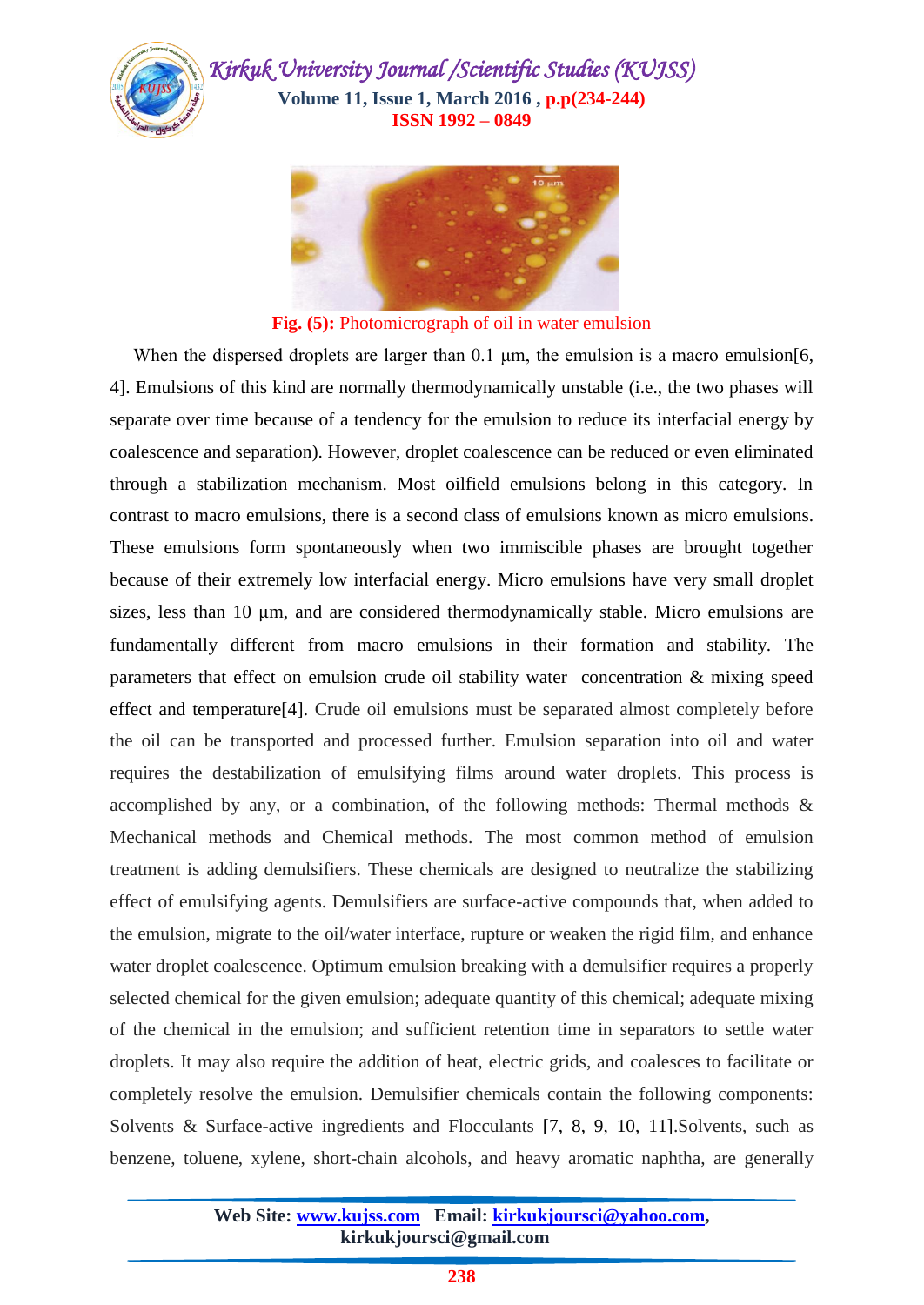

carriers for the active ingredients of the demulsifier. Some solvents change the solubility conditions of the natural emulsifiers (e.g., asphaltenes) that are accumulated at the oil/brine interface. These solvents dissolve the indigenous surface-active agents back into the bulk phase, affecting the properties of the interfacial film that can facilitate coalescence and water separation. Surface-active ingredients are chemicals that have surface-active properties characterized by hydrophilic-lipophilic balance (HLB) values. For a definition and description of HLB, see the literature [5]. The HLB scale varies from 0 to 20. A low HLB value refers to a hydrophilic or water-soluble surfactant. In general, natural emulsifiers that stabilize a waterin-oil emulsion exhibit an HLB value in the range of 3 to 8[5]. Thus, demulsifiers with a high HLB value will destabilize these emulsions. The demulsifiers act by total or partial displacement of the indigenous stabilizing interfacial film components (polar materials) around the water droplets. This displacement also brings about a change in properties such as interfacial viscosity or elasticity of the protecting film, thus enhancing destabilization. In some cases, demulsifiers act as a wetting agent and change the wettability of the stabilizing particles, leading to a breakup of the emulsion film. Flocculants are chemicals that flocculate the water droplets and facilitate coalescence.

## **2. EXPERIMENTAL WORK**

#### **2.1.APPARATUS**

**2.1.1.WATER CONTENT TESTING:** the ASTM D 95 Standard Test Method for Water in Petroleum Products and Bituminous Materials by Distillation .The apparatus is used for testing water in the range from 0 to 25 % volume in petroleum products, tars, and other bituminous materials by the distillation method.

**2.1.2. CONICAL PLATE CENTRIFUGEC:** is a type of [centrifuge](https://en.wikipedia.org/wiki/Centrifuge) that has a series of conical discs which provides a parallel configuration of centrifugation spaces. The conical plate centrifuge is used to remove solids (usually impurities) from liquids or to separate two liquid phases from each other by means of an enormously high centrifugal force. The denser solids or liquids which are subjected to these forces move outwards towards the rotating bowl wall while the less dense fluids moves towards the center. The special plates (known as disc stacks) increase the surface settling area which speeds up the separation process. Different stack designs, arrangements and shapes are used for different processes depending on the type of feed present. The concentrated denser solid or liquid is then removed continuously, manually or intermittently, depending on the design of the conical plate centrifuge. This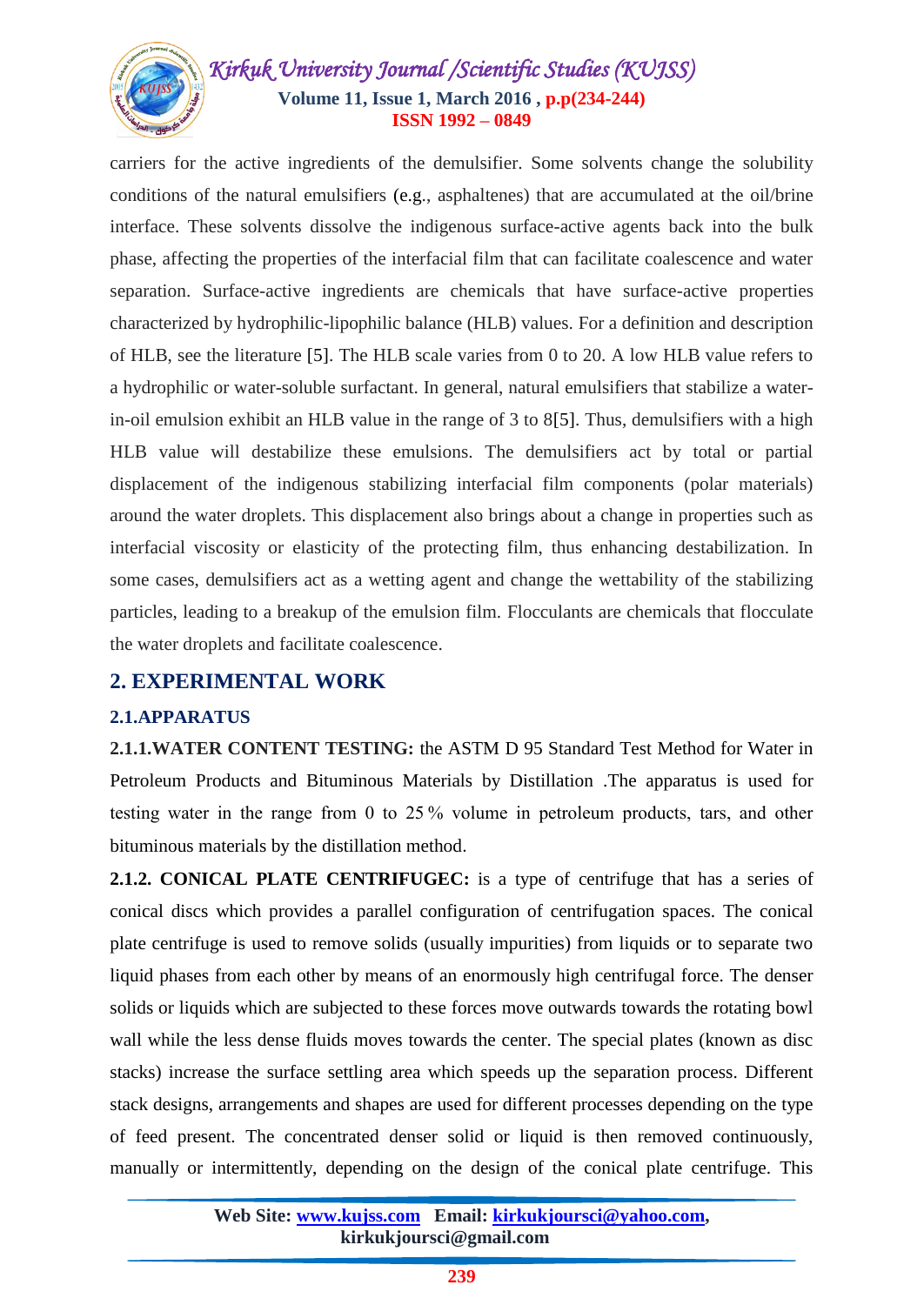

## *Kirkuk University Journal /Scientific Studies (KUJSS)*  **Volume 11, Issue 1, March 2016 , p.p(234-244) ISSN 1992 – 0849**

centrifuge is very suitable for clarifying liquids that have small proportion of suspended solids.

#### **2.2. MATERIALS**

 Organic materials used in this research is Toluene 60% (country of origin U.S.A) and Benzene 40% (country of origin Turkey) either demulsifier components it (CHINZC-29614) (country of origin China) and demulsifier with special formula belongs to researchers.

#### **2.3.Procedure**

 After pumping the crude oil from the reservoir it will restored in big tanks and waited for about 24 hours, so the large water drops which covered by paraffin components are collected in the bottom of treatment tank because of its high density (these will threw out and are not needed); but the tiny water drops which covered by the same paraffin components will not collected in the bottom of treatment tank because of its low density. In this research it is required to choose the best demulsifier one to melt paraffin components and release the shear stress of water drops (their diameters are more than 0.1 μm) that exist in crude oil. So these water drops broken easily when we supply electric voltage. After the treatment crude oil the rate of water percentage must not increase 12 ppm in one barrel because if it increases from this rate, it will cause corrosion in the refinery operation. The crude oil that was used in the present research is taken from Jamboor oil field in Iraq. (Specific gravity  $= 0.6417$ ) and the water quantity 0.18 ml that we take this reading by the apparatus water content as seen in figure 6 (a & b). Then we took 25 ml from crude oil with 25 ml organic component (Benzene or Toluene) leading to make hydrocarbon components with the same physical properties and reduce the viscosity of crude oil, then added amount of alternative demulsifier (found by the researchers) or original demulsifier (CHINZC-29614) that used in industry treatment (0.2 – 0.5) ml. First of all we took toluene component with crude oil with original demulsifier (CHINZC-29614) that used in industry treatment and we take the water quantity reading from the apparatus named centrifuge as seen in Fig. (7). The working conditions of this apparatus is 1800 rpm with 50  $^{\circ}$ C. This procedure repeated again with benzene. Then this experiment repeated again with toluene and benzene but we added the alternative demulsifier (special formula belongs to researchers) instead of original demulsifier. These water quantities are compared with each other to know which water quantity is higher as shown in Figures (8, 9, 10, 11).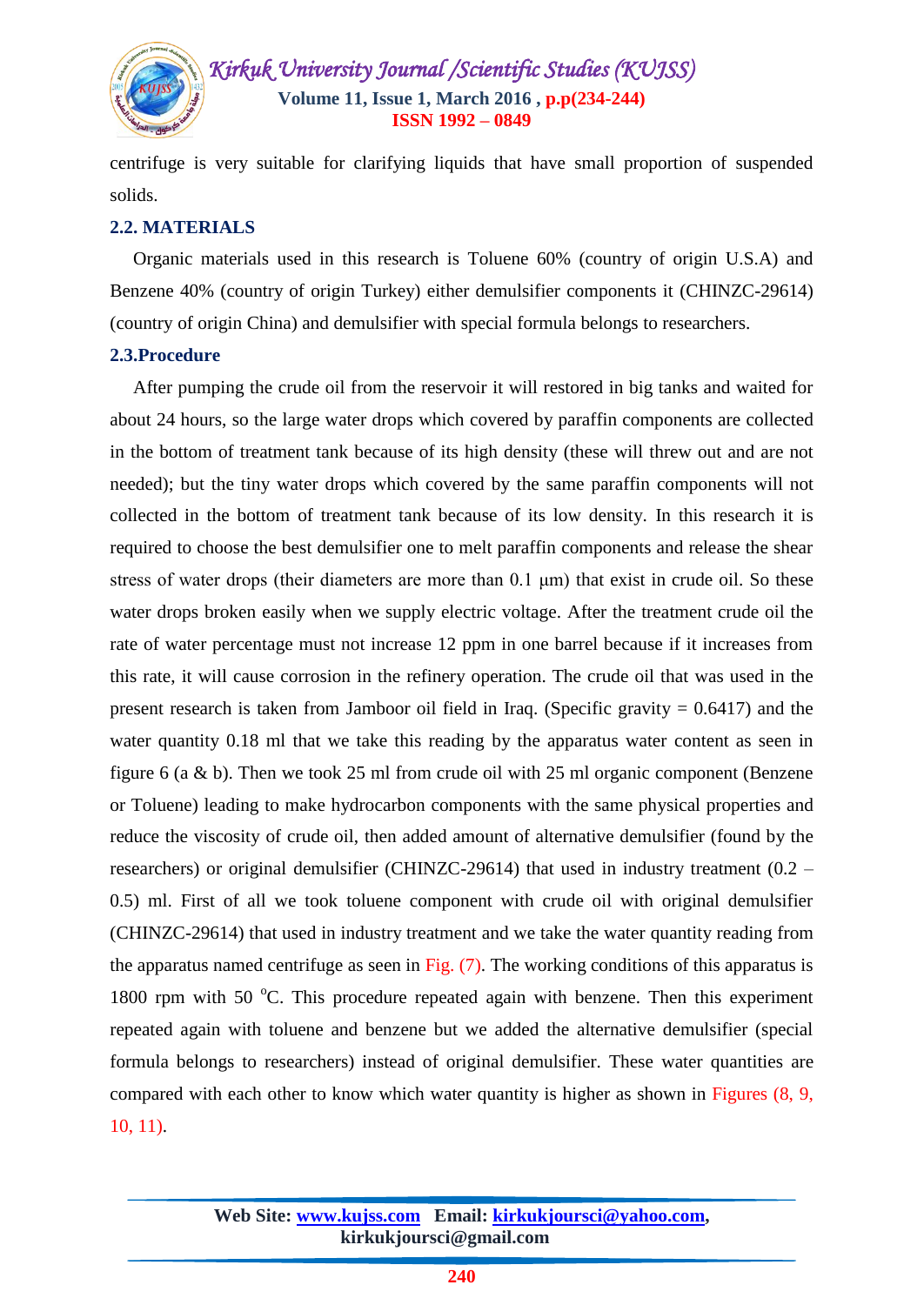

 *Kirkuk University Journal /Scientific Studies (KUJSS)*  **Volume 11, Issue 1, March 2016 , p.p(234-244) ISSN 1992 – 0849**



**Fig.(6):** apparatus water content **Fig.(7):** apparatus centrifuge







**Fig.(8):** Toluene with(0.2ml) demulsifier Fig.(9): Benzene with(0.2&0.4ml)demulsifier





**Fig.(10):** Benzene without demulsifier Fig.(11): Benzene with alternative demulsifier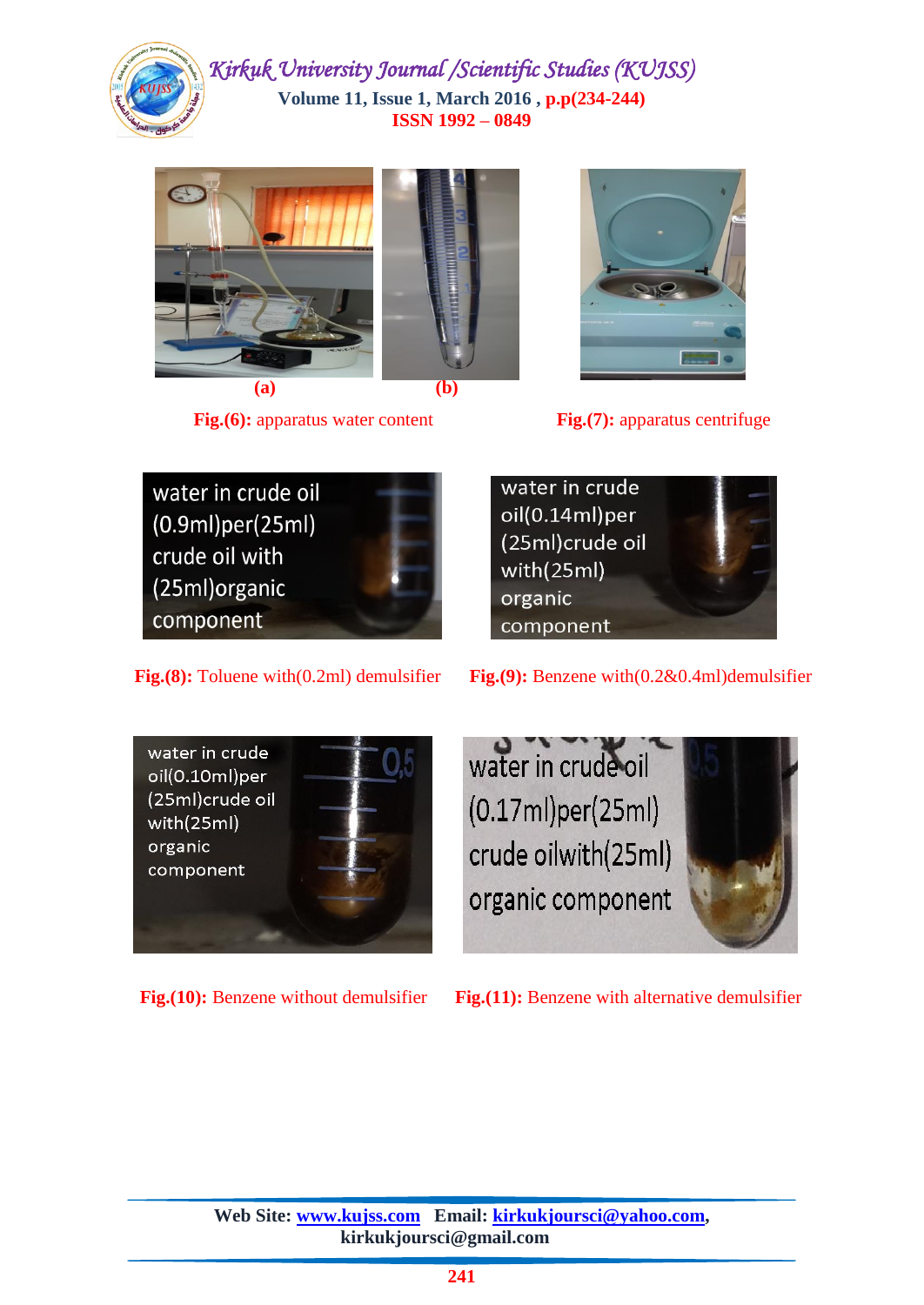

## **3. RESULT AND DISCUSSION**

| Table $(1)$                              |                    |
|------------------------------------------|--------------------|
| Toluene (25 ml)                          |                    |
| Crude oil (25 ml)                        |                    |
| Demulsifier (CHINZC-29614)               |                    |
| vol. of Demulsifier (ml)                 | water content (ml) |
| 0.2                                      | 0.9                |
| Table $(2)$                              |                    |
| Toluene (25 ml)                          |                    |
| Crude oil (25 ml)                        |                    |
| without Demulsifier (CHINZC-29614)       |                    |
| vol. of Demulsifier (ml)                 | water content (ml) |
| $\bf{0}$                                 | 0.6                |
| Table (3)                                |                    |
| Benzene (25 ml)                          |                    |
| Crude oil (25 ml)                        |                    |
| Demulsifier (CHINZC-29614)               |                    |
| vol. of Demulsifier (ml)                 | water content (ml) |
| 0.2                                      | 0.14               |
| 0.4                                      | 0.14               |
| Table (4)                                |                    |
| Benzene (25 ml)                          |                    |
| Crude oil (25 ml)                        |                    |
| without Demulsifier (CHINZC-29614)       |                    |
| vol. of Demulsifier (ml)                 | water content (ml) |
| $\boldsymbol{0}$                         | 0.10               |
| Table (5)                                |                    |
| Benzene (25 ml)                          |                    |
| Crude oil (25 ml)                        |                    |
| (special formula belongs to researchers) |                    |
| vol. of Demulsifier (ml)                 | water content (ml) |
| 0.18                                     | 0.17               |
| 0.36                                     | 0.17               |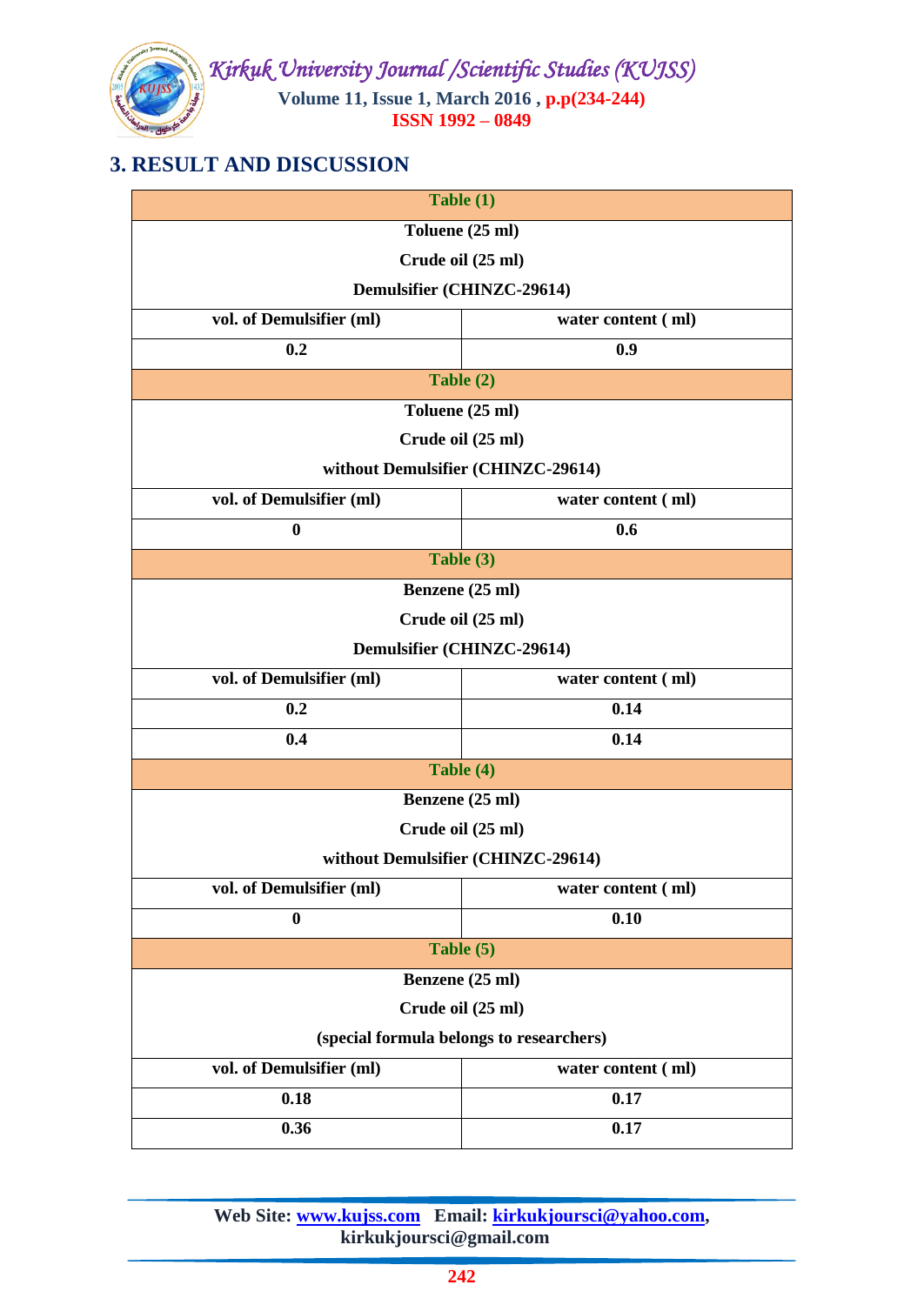

 If we seize to the Tables (1) and (2) , when we use organic component (Toluene) with demulsifier (CHINZC-29614), we will see that the quantity of water in crude oil is 0.9 ml, and repeating the experiment without adding original demulsifier (CHINZC-29614), we will see the water quantity is 0.6 ml. This shows that the original demulsifier (CHINZC-29614) effects to the melt of paraffin components and the water quantity different between them is (0.3 ml). While

 If we look at the Tables (3) and (4) we when we use organic component (Benzene instead of Toluene) will see that the water quantity different between them is (0.4 ml)., this shows changing organic component has an effect to melt the paraffin components and the water quantity increases. Now let us see the table 3 if we increase the amount of demulsifier to double size, the water quantity will not change, this means that increasing demulsifier has no effect to melt more paraffin components. Then, let us seize to Table (5) , we used organic component Benzene (which is better than Toluene as we saw), with demulsifier (special formula belongs to researchers) the water quantity is increased to (0.17 ml), the water quantity different between the table  $3$  is  $(0.3 \text{ ml})$ . this shows that this special demulsifier is better than the original demulsifier (CHINZC-29614) to melt the paraffin components which covers around water drops and this make the electric penetration be easy which is used in treatment industry of crude oil, because this paraffin components has no electrical conductivity and prevents breaking membranes of water drops. As a result these special demulsifier will be more economical from the original demulsifier (CHINZC-29614). Wide range of water concentration is covered in this study over the range of 10–50% by volume.

#### **REFERENCES**

**[1]** Alexander Goldszal and Maurice Bourrel . *Demulsification of crude oil emulsion* : correlation to microemulsion phase behavior .

**[2]** Spill Sci. Technol. Bull. 1999. Lee, R. F. Agents which promote and stabilize water in oil emulsion.

**[3]** A. Bhardwaj, ; S. Hartland, *Study of Demulsification of water in crude oil emulsion*. Ind. eng. chem. Res. 1994

**[4]** C.W. Angle, in: J. Sjoblom (Ed.), Chapter 24. *Encyclopedic handbook of emulsion Technology*, Marcel Dekker, NY, 2001.